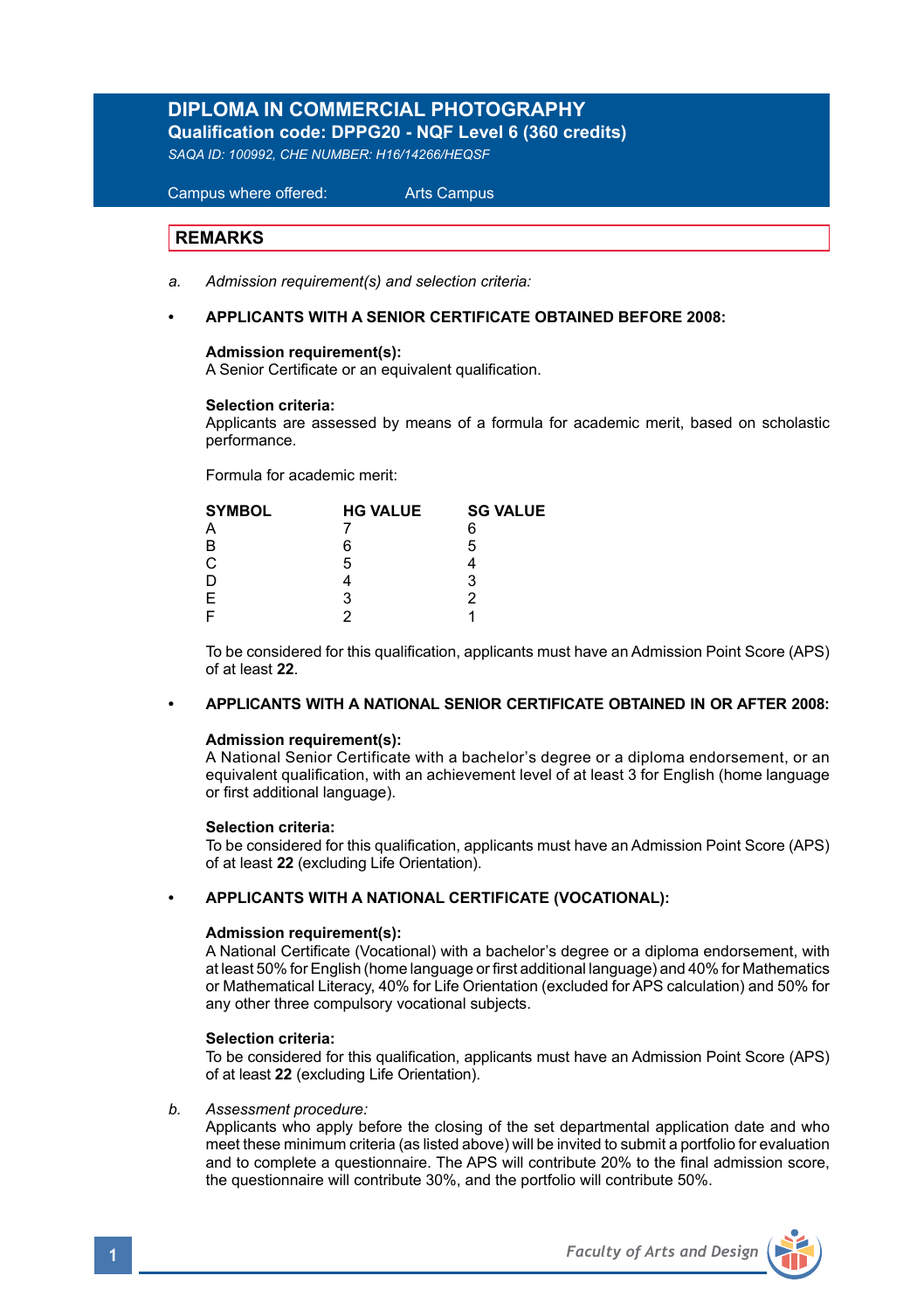Aspects that are taken into consideration are:

- (i) Potential to complete the programme successfully.
- (ii) Successful completion of the admission requirements and questionnaire whereby the candidate will be assessed on their language proficiency, and ability to answer questions with insight.
- (iii) The photographic assignment will be assessed according to the following:
	- Submission of all the photographs:
	- Technical aspects (sharpness, tonalities, perspective and use of light);
	- Content (subject matter and composition); and
	- Presentation.

 Acceptance is subject to available capacity according to the Student Enrolment Plan (SEP). Once a programme is full, a waiting list will be in place to provide an opportunity for applicants to fill places of those who did not register on time. Applicants will be informed of their status per official letter from the Office of the Registrar, alternatively, they can check their application status on the TUT website, www.tut.ac.za.

- *c. Recognition of Prior Learning (RPL), equivalence and status:* See Chapter 30 of Students' Rules and Regulations.
- *d. Intake for the qualification:* January only.
- *e. Presentation:* Day classes.
- *f. Minimum duration:* Three years.
- *g. Exclusion and readmission:* See Chapter 2 of Students' Rules and Regulations.
- *h. Work-Integrated Learning I and II*  See Chapter 5 of Students' Rules and Regulations.

# **CURRICULUM**

#### **FIRST YEAR**

| <b>CODE</b>    | <b>MODULE</b>                                                     | <b>NOF-L</b> | <b>CREDIT</b> | <b>PREREQUISITE MODULE(S)</b> |
|----------------|-------------------------------------------------------------------|--------------|---------------|-------------------------------|
| 32A105D        | Communication for Academic<br>Purposes I                          | (5)          | (10)          |                               |
| AFH105D        | African Photography I                                             | (5)          | (10)          |                               |
| APH105D        | Applied Photography I                                             | (5)          | (28)          |                               |
| CPC125D        | Computer Skills I (block module<br>offered in the first semester) | (5)          | (10)          |                               |
| <b>INI125D</b> | Information Literacy I (block<br>module)                          | (5)          | (2)           |                               |
| <b>LFI125X</b> | Life Skills I (block module)                                      | (5)          | (2)           |                               |
| <b>PFP105D</b> | Professional Practice I                                           | (5)          | (10)          |                               |
| <b>PHT105D</b> | Photographic Techniques I                                         | (5)          | (16)          |                               |
| <b>THP105D</b> | Theory of Photography I                                           | (5)          | (22)          |                               |
| <b>VCM105D</b> | Visual Communication I                                            | (5)          | (10)          |                               |
|                | TOTAL CREDITS FOR THE FIRST YEAR:                                 |              | 120           |                               |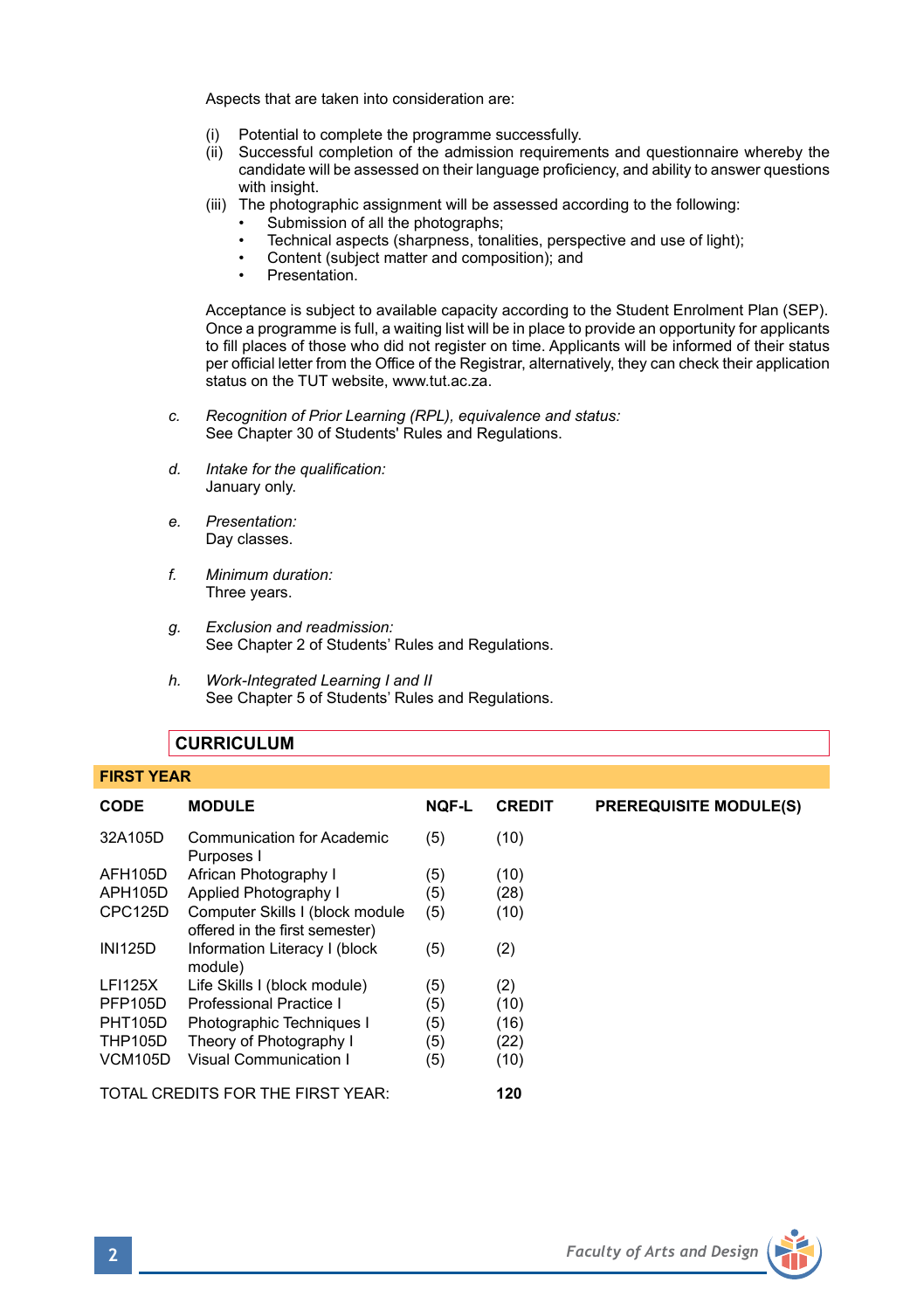| <b>SECOND YEAR</b>               |                                                        |            |               |                                                                                                                                                             |  |
|----------------------------------|--------------------------------------------------------|------------|---------------|-------------------------------------------------------------------------------------------------------------------------------------------------------------|--|
| CODE                             | <b>MODULE</b>                                          | NOF-L      | <b>CREDIT</b> | <b>PREREQUISITE MODULE(S)</b>                                                                                                                               |  |
| APH206D                          | Applied Photography II                                 | (6)        | (30)          | Applied Photography I<br>Photographic Techniques I                                                                                                          |  |
| PFP206D<br><b>PHT206D</b>        | Professional Practice II<br>Photographic Techniques II | (6)<br>(6) | (10)<br>(25)  | Professional Practice I<br>Applied Photography I<br>Photographic Techniques I<br>Theory of Photography I<br>African Photography I<br>Visual Communication I |  |
| <b>THP206D</b><br><b>VCM206D</b> | Theory of Photography II<br>Visual Communication II    | (6)<br>(6) | (15)<br>(10)  |                                                                                                                                                             |  |
| <b>WPG205D</b>                   | Work-Integrated Learning I                             | (5)        | (30)          |                                                                                                                                                             |  |
|                                  | TOTAL CREDITS FOR THE SECOND YEAR:                     |            | 120           |                                                                                                                                                             |  |
|                                  |                                                        |            |               |                                                                                                                                                             |  |
| <b>THIRD YEAR</b>                |                                                        |            |               |                                                                                                                                                             |  |
| CODE                             | <b>MODULE</b>                                          | NOF-L      | <b>CREDIT</b> | <b>PREREQUISITE MODULE(S)</b>                                                                                                                               |  |
| APH306D                          | Applied Photography III                                | (6)        | (30)          | Applied Photography II                                                                                                                                      |  |
| ECP306D                          | Entrepreneurship III                                   | (6)        | (10)          | Photographic Techniques II<br>Professional Practice II                                                                                                      |  |
| <b>PHT306D</b>                   | Photographic Techniques III                            | (6)        | (20)          | Applied Photography II<br>Photographic Techniques II                                                                                                        |  |
| <b>THP306D</b>                   | Theory of Photography III                              | (6)        | (10)          | Theory of Photography II                                                                                                                                    |  |
| <b>VCM306D</b>                   | <b>Visual Communication III</b>                        | (6)        | (20)          | Applied Photography II<br>Photographic Techniques II<br>Visual Communication II                                                                             |  |
| WPG306D                          | Work-Integrated Learning II                            | (6)        | (30)          | Work-Integrated Learning I                                                                                                                                  |  |

# TOTAL CREDITS FOR THE QUALIFICATION: **360**

# **MODULE INFORMATION (OVERVIEW OF SYLLABUS)**

The syllabus content is subject to change to accommodate industry changes. Please note that a more detailed syllabus is available at the department or in the study guide that is applicable to a particular module. At time of publication, the syllabus content was defined as follows:

# **A**

## **AFRICAN PHOTOGRAPHY I (AFH105D) CONTINUOUS ASSESSMENT**

## *(Module custodian: Department of Visual Communication)*

This module aims to investigate the History and Origin of Photography in Africa. It is only in recent years that some history and impact of photography were recorded on the continent. When one investigates the styles and approaches of some European countries, one can establish a distinct style amongst them. Areas of interest would be the Bamako Biennale of African Photography as well as the development of photographic genres in South Africa. (Total tuition time: ± 50 hours)

# **APPLIED PHOTOGRAPHY I (APH105D) CONTINUOUS ASSESSMENT**

# *(Module custodian: Department of Visual Communication)*

The student will be instructed to learn a variety of practical photographic applications, ranging from basic camera handling, digital image capture and processing, to doing photographic assignments on location and studio. All of these applications foster an understanding of the practical application of photography. A professionally compiled portfolio of images prepared and presented to an acceptable standard, forms part of this module outcome. (Total tuition time: ± 220 hours)

# **3** *Faculty of Arts and Design*

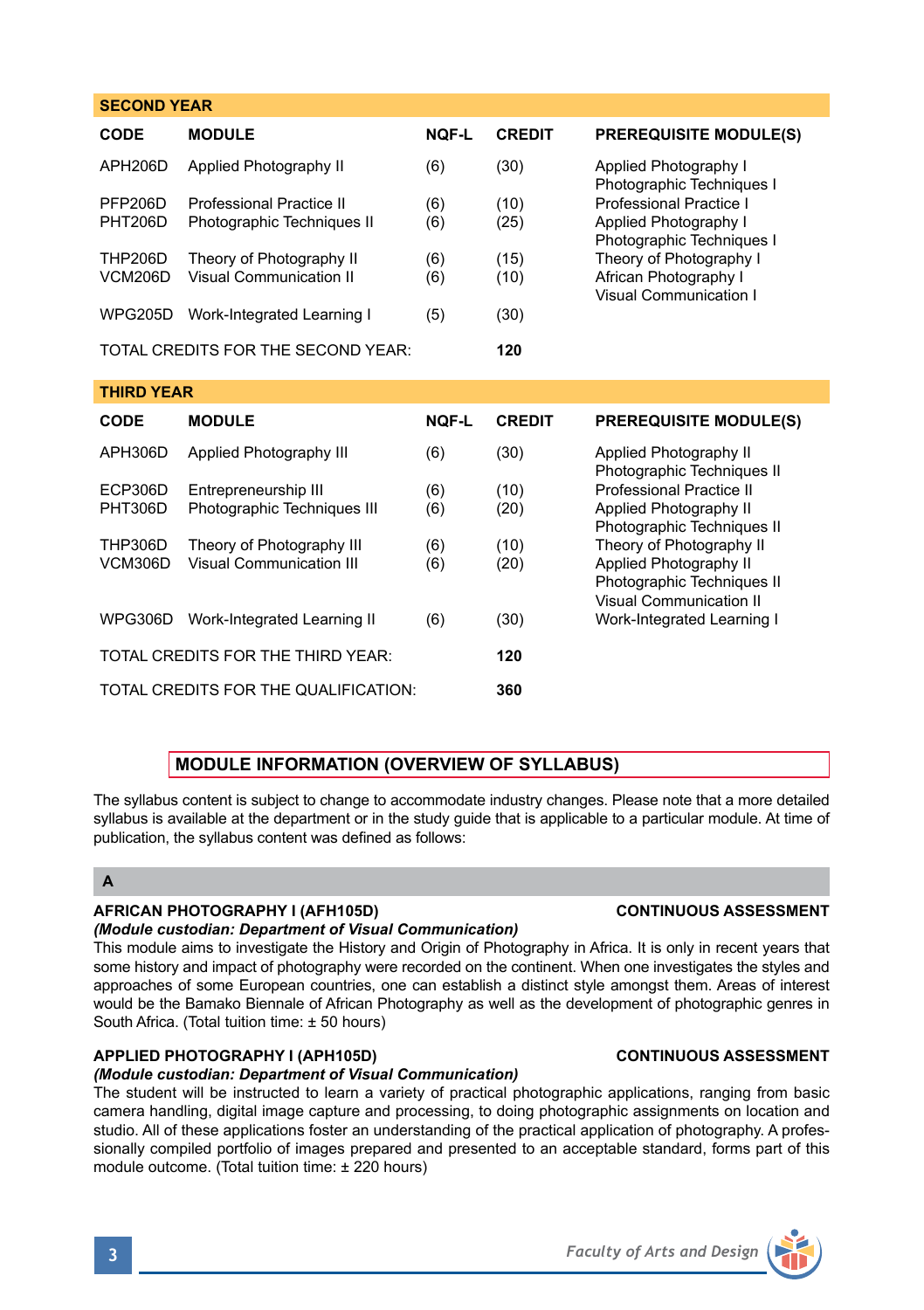# **APPLIED PHOTOGRAPHY II (APH206D) CONTINUOUS ASSESSMENT**

#### *(Module custodian: Department of Visual Communication)*

The main aim is to establish moderately advanced photographic practices geared towards an understanding of the commercial application of photographic skills. A professionally compiled portfolio of images, prepared to an acceptable commercial standard at this intermediate level, forms part of the graduate's module outcome. Students will be able to incorporate their knowledge gained through this module into their photography for the successful planning, execution and processing of photographic assignments. (Total tuition time: ± 250 hours)

### **APPLIED PHOTOGRAPHY III (APH306D) CONTINUOUS ASSESSMENT**

#### *(Module custodian: Department of Visual Communication)*

The main aim of this module is to establish a progressive practical foundation in most aspects of applied photographic practice, sufficiently preparing the student for entry into the professional photographic market. All practical applications will be geared towards an understanding of the commercial application of photographic skills, enabling the graduate to enter the labour market with enough confidence to complete any reasonable photographic assignment professionally. (Total tuition time: ± 260 hours)

### **C**

#### **COMMUNICATION FOR ACADEMIC PURPOSES I (32A105D) 1 X 3-HOUR PAPER** *(Module custodian: Department of Visual Communication)*

A workable knowledge of English is an essential skill for any graduate who is required to conduct themselves successfully in a professional working environment. This module will equip students with the competencies required to compose a selection of written texts related to communicating both internally and externally within a professional environment. In addition, the module includes strategies that are essential for the effective communication in various situations, including small groups to avoid unproductive conflict, a multicultural context, etc. (Total tuition time: not available)

#### **COMPUTER SKILLS I (CPC125D) CONTINUOUS ASSESSMENT**

#### *(Module custodian: Department of Visual Communication)*

In this module, a blended learning approach will be followed, where the mode of delivery is both contact sessions and online learning. The theory component is facilitated online using myTUTor, while practical learning is facilitated through instructor-led and group-paced contact sessions supported by videos and other online content. After completing this module, candidates will be confident computer users with experience in using Graphical User Interface programs, skilled in spreadsheets software and the integration of the Microsoft Office suite, proficient in using the Apple Macintosh Computer and the Mac Operating System (MacOS); and competent in Adobe Creative Suite for applicable design tasks. (Total tuition time: ± 60 hours)

# **E**

## **ENTREPRENEURSHIP III (ECP306D)** 1 x 3-HOUR PAPER

*(Module custodian: Department of Visual Communication)*

Students are led to integrate detailed knowledge about various business concerns into everyday business decisions. Through practical examples and exercises, aspects of running a business, essential business concepts, necessary financial calculations, online marketing and social media and various content related to basic South African commercial laws are addressed. (Total tuition time: ± 60 hours)

# **I**

# **INFORMATION LITERACY I (INI125D) CONTINUOUS ASSESSMENT**

## *(Module custodian: Directorate of Library and Information Services)*

Introduction of information literacy. Development of a search strategy and application of a search string to search engines and academic databases. Evaluation of information sources. Ethical and legal use of information. (Total tuition time: not available)

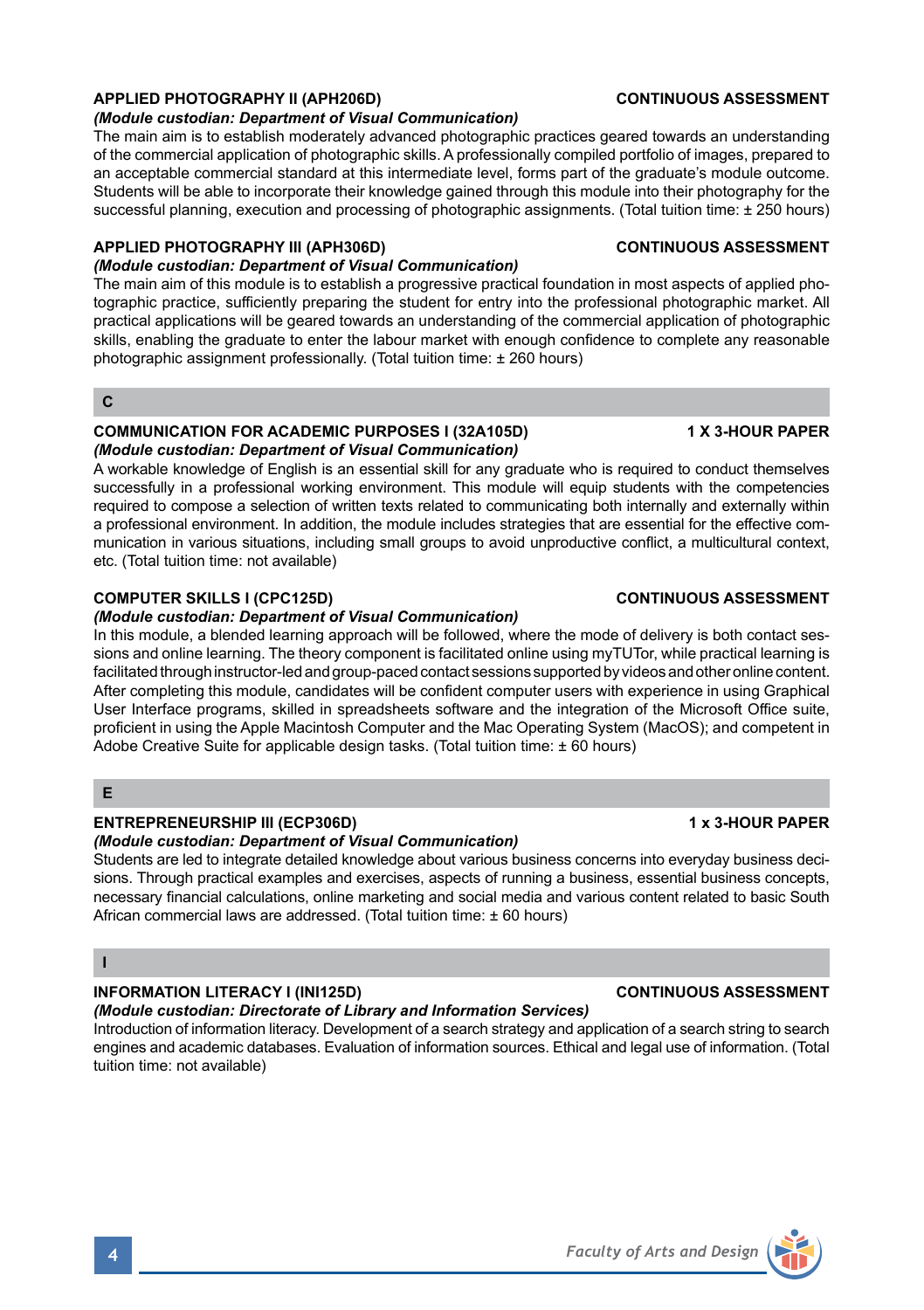## *(Module custodian: Directorate of Student Development and Support)*

Academic, personal and socio-emotional skills development for students in higher education. Personal and social dimensions address: effective planning and self-management (goal setting and time management); Adjusting to university life (student life, diversity and change); Intra- and interpersonal skills development (conflict management, self-esteem, relationship management); Effective living (healthy living, HIV education, substance abuse); Academic dimension addresses: academic skills for university (e.g. critical thinking, creativity, managing assignments and assessments). (Total tuition time: not available)

### **P**

## **PHOTOGRAPHIC TECHNIQUES I (PHT105D) CONTINUOUS ASSESSMENT**

#### *(Module custodian: Department of Visual Communication)*

The significance of this module is to bring about an understanding of basic photographic techniques to aid the Applied Photography I module. The student will, therefore, lead the student through all practical procedures required to obtain images to the required standard. This guidance will be intensely applied early on in the year, since the student will still be unfamiliar with all the required procedures. (Total tuition time: ± 130 hours)

## **PHOTOGRAPHIC TECHNIQUES II (PHT206D) CONTINUOUS ASSESSMENT**

# *(Module custodian: Department of Visual Communication)*

This module will further develop techniques learnt in the first year and expand the student's skill set. The secondyear student will be instructed on lighting control, various camera formats, software techniques, studio practice, design for photography, printing techniques and visual diary. (Total tuition time: ± 200 hours)

## **PHOTOGRAPHIC TECHNIQUES III (PHT306D) CONTINUOUS ASSESSMENT**

## *(Module custodian: Department of Visual Communication)*

This module synthesises advanced photographic techniques and intellectual skills, enabling the integration of the students' expertise, culminating in professional photographic techniques practised with an ability to visualise professional and personal goals and concepts. (Total tuition time: ± 150 hours)

## **PROFESSIONAL PRACTICE I (PFP105D) 1 X 3-HOUR PAPER**

## *(Module custodian: Department of Visual Communication)*

The significance of this module is to bring about a financial, ethical and practical awareness in an increasingly complex world of business. Students will be introduced to the basic fundamentals of trade and commerce to be able to understand the essentials of business management and entrepreneurship. (Total tuition time: ± 60 hours)

# **PROFESSIONAL PRACTICE II (PFP206D) 1 X 3-HOUR PAPER**

*(Module custodian: Department of Visual Communication)*

The fundamental objective of this module is to integrate the creative skills learned into the logic of the economic system that exists to date; thus observing the ethical, legal, cultural and commercial operations as well as other important concepts that may add currency to business managerial aptitude. The student will gain a working knowledge in the practice of ethical business dealings, and build confidence in future transactions with clients and prospective users of Professional Photography. (Total tuition time: ± 60 hours)

# **T**

# **THEORY OF PHOTOGRAPHY I (THP105D) CONTINUOUS ASSESSMENT**

# *(Module custodian: Department of Visual Communication)*

The module's main aim is to familiarise the first-year student with the various theoretical photographic aspects that relate directly to its practical application. It is therefore geared at laying a solid grounding in the fundamental theoretical aspects of photography in preparation for the more advanced photographic concepts in both the second and third years of study. (Total tuition time: ± 150 hours)



# **LIFE SKILLS I (LFI125X) CONTINUOUS ASSESSMENT**